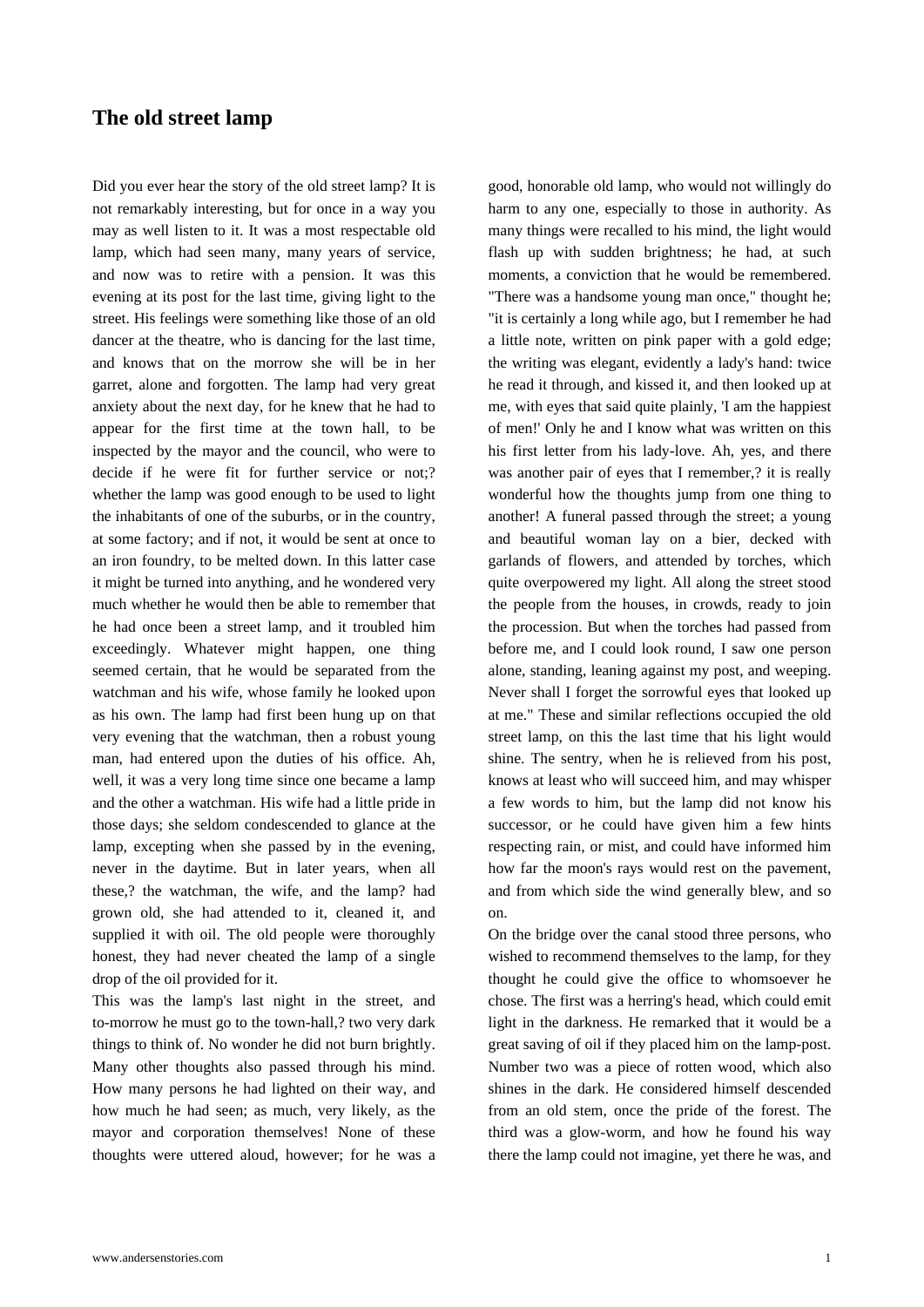could really give light as well as the others. But the rotten wood and the herring's head declared most solemnly, by all they held sacred, that the glow-worm only gave light at certain times, and must not be allowed to compete with themselves. The old lamp assured them that not one of them could give sufficient light to fill the position of a street lamp; but they would believe nothing he said. And when they discovered that he had not the power of naming his successor, they said they were very glad to hear it, for the lamp was too old and worn-out to make a proper choice.

At this moment the wind came rushing round the corner of the street, and through the air-holes of the old lamp. "What is this I hear?" said he; "that you are going away to-morrow? Is this evening the last time we shall meet? Then I must present you with a farewell gift. I will blow into your brain, so that in future you shall not only be able to remember all that you have seen or heard in the past, but your light within shall be so bright, that you shall be able to understand all that is said or done in your presence."

"Oh, that is really a very, very great gift," said the old lamp; "I thank you most heartily. I only hope I shall not be melted down."

"That is not likely to happen yet," said the wind; "and I will also blow a memory into you, so that should you receive other similar presents your old age will pass very pleasantly."

"That is if I am not melted down," said the lamp. "But should I in that case still retain my memory?"

"Do be reasonable, old lamp," said the wind, puffing away.

At this moment the moon burst forth from the clouds. "What will you give the old lamp?" asked the wind.

"I can give nothing," she replied; "I am on the wane, and no lamps have ever given me light while I have frequently shone upon them." And with these words the moon hid herself again behind the clouds, that she might be saved from further importunities. Just then a drop fell upon the lamp, from the roof of the house, but the drop explained that he was a gift from those gray clouds, and perhaps the best of all gifts. "I shall penetrate you so thoroughly," he said, "that you will have the power of becoming rusty, and, if you wish it, to crumble into dust in one night."

But this seemed to the lamp a very shabby present, and the wind thought so too. "Does no one give any more? Will no one give any more?" shouted the breath of the wind, as loud as it could. Then a bright falling star came down, leaving a broad, luminous streak behind it.

"What was that?" cried the herring's head. "Did not a star fall? I really believe it went into the lamp. Certainly, when such high-born personages try for the office, we may as well say 'Good-night,' and go home."

And so they did, all three, while the old lamp threw a wonderfully strong light all around him.

"This is a glorious gift," said he; "the bright stars have always been a joy to me, and have always shone more brilliantly than I ever could shine, though I have tried with my whole might; and now they have noticed me, a poor old lamp, and have sent me a gift that will enable me to see clearly everything that I remember, as if it still stood before me, and to be seen by all those who love me. And herein lies the truest pleasure, for joy which we cannot share with others is only half enjoyed."

"That sentiment does you honor," said the wind; "but for this purpose wax lights will be necessary. If these are not lighted in you, your particular faculties will not benefit others in the least. The stars have not thought of this; they suppose that you and every other light must be a wax taper: but I must go down now." So he laid himself to rest.

"Wax tapers, indeed!" said the lamp, "I have never yet had these, nor is it likely I ever shall. If I could only be sure of not being melted down!"

The next day. Well, perhaps we had better pass over the next day. The evening had come, and the lamp was resting in a grandfather's chair, and guess where! Why, at the old watchman's house. He had begged, as a favor, that the mayor and corporation would allow him to keep the street lamp, in consideration of his long and faithful service, as he had himself hung it up and lit it on the day he first commenced his duties, four-and-twenty years ago. He looked upon it almost as his own child; he had no children, so the lamp was given to him. There it lay in the great arm-chair near to the warm stove. It seemed almost as if it had grown larger, for it appeared quite to fill the chair. The old people sat at their supper, casting friendly glances at the old lamp, whom they would willingly have admitted to a place at the table. It is quite true that they dwelt in a cellar, two yards deep in the earth, and they had to cross a stone passage to get to their room, but within it was warm and comfortable and strips of list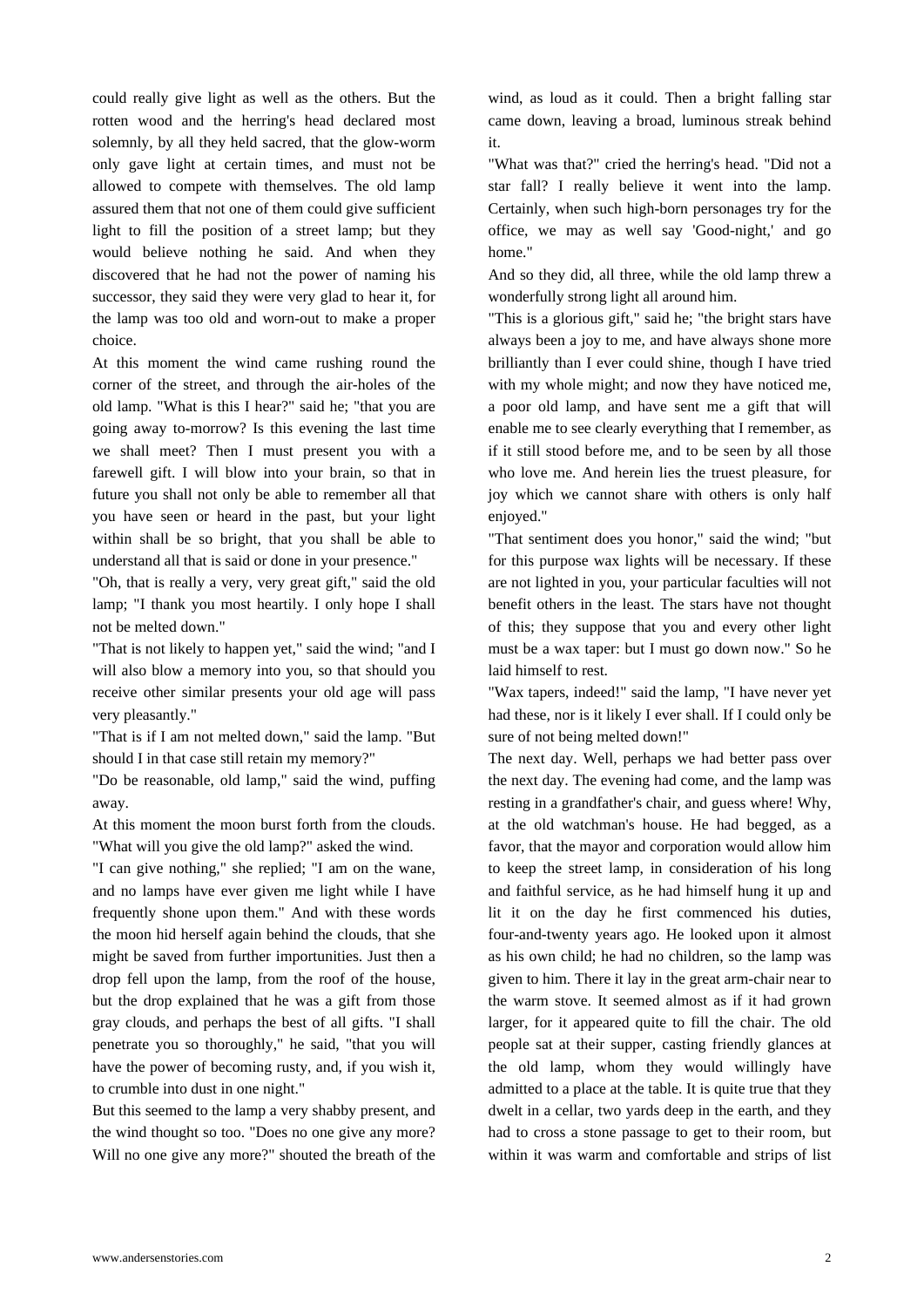had been nailed round the door. The bed and the little window had curtains, and everything looked clean and neat. On the window seat stood two curious flower-pots which a sailor, named Christian, had brought over from the East or West Indies. They were of clay, and in the form of two elephants, with open backs; they were hollow and filled with earth, and through the open space flowers bloomed. In one grew some very fine chives or leeks; this was the kitchen garden. The other elephant, which contained a beautiful geranium, they called their flower garden. On the wall hung a large colored print, representing the congress of Vienna, and all the kings and emperors at once. A clock, with heavy weights, hung on the wall and went "tick, tick," steadily enough; yet it was always rather too fast, which, however, the old people said was better than being too slow. They were now eating their supper, while the old street lamp, as we have heard, lay in the grandfather's arm-chair near the stove. It seemed to the lamp as if the whole world had turned round; but after a while the old watchman looked at the lamp, and spoke of what they had both gone through together,? in rain and in fog; during the short bright nights of summer, or in the long winter nights, through the drifting snow-storms, when he longed to be at home in the cellar. Then the lamp felt it was all right again. He saw everything that had happened quite clearly, as if it were passing before him. Surely the wind had given him an excellent gift. The old people were very active and industrious, they were never idle for even a single hour. On Sunday afternoons they would bring out some books, generally a book of travels which they were very fond of. The old man would read aloud about Africa, with its great forests and the wild elephants, while his wife would listen attentively, stealing a glance now and then at the clay elephants, which served as flower-pots.

"I can almost imagine I am seeing it all," she said; and then how the lamp wished for a wax taper to be lighted in him, for then the old woman would have seen the smallest detail as clearly as he did himself. The lofty trees, with their thickly entwined branches, the naked negroes on horseback, and whole herds of elephants treading down bamboo thickets with their broad, heavy feet.

"What is the use of all my capabilities," sighed the old lamp, "when I cannot obtain any wax lights; they have only oil and tallow here, and these will not do." One day a great heap of wax-candle ends found their way into the cellar. The larger pieces were burnt, and the smaller ones the old woman kept for waxing her thread. So there were now candles enough, but it never occurred to any one to put a little piece in the lamp.

"Here I am now with my rare powers," thought the lamp, "I have faculties within me, but I cannot share them; they do not know that I could cover these white walls with beautiful tapestry, or change them into noble forests, or, indeed, to anything else they might wish for." The lamp, however, was always kept clean and shining in a corner where it attracted all eyes. Strangers looked upon it as lumber, but the old people did not care for that; they loved the lamp. One day? it was the watchman's birthday? the old woman approached the lamp, smiling to herself, and said, "I will have an illumination to-day in honor of my old man." And the lamp rattled in his metal frame, for he thought, "Now at last I shall have a light within me," but after all no wax light was placed in the lamp, but oil as usual. The lamp burned through the whole evening, and began to perceive too clearly that the gift of the stars would remain a hidden treasure all his life. Then he had a dream; for, to one with his faculties, dreaming was no difficulty. It appeared to him that the old people were dead, and that he had been taken to the iron foundry to be melted down. It caused him quite as much anxiety as on the day when he had been called upon to appear before the mayor and the council at the town-hall. But though he had been endowed with the power of falling into decay from rust when he pleased, he did not make use of it. He was therefore put into the melting-furnace and changed into as elegant an iron candlestick as you could wish to see, one intended to hold a wax taper. The candlestick was in the form of an angel holding a nosegay, in the centre of which the wax taper was to be placed. It was to stand on a green writing table, in a very pleasant room; many books were scattered about, and splendid paintings hung on the walls. The owner of the room was a poet, and a man of intellect; everything he thought or wrote was pictured around him. Nature showed herself to him sometimes in the dark forests, at others in cheerful meadows where the storks were strutting about, or on the deck of a ship sailing across the foaming sea with the clear, blue sky above, or at night the glittering stars. "What powers I possess!" said the lamp, awaking from his dream; "I could almost wish to be melted down; but no, that must not be while the old people live. They love me for myself